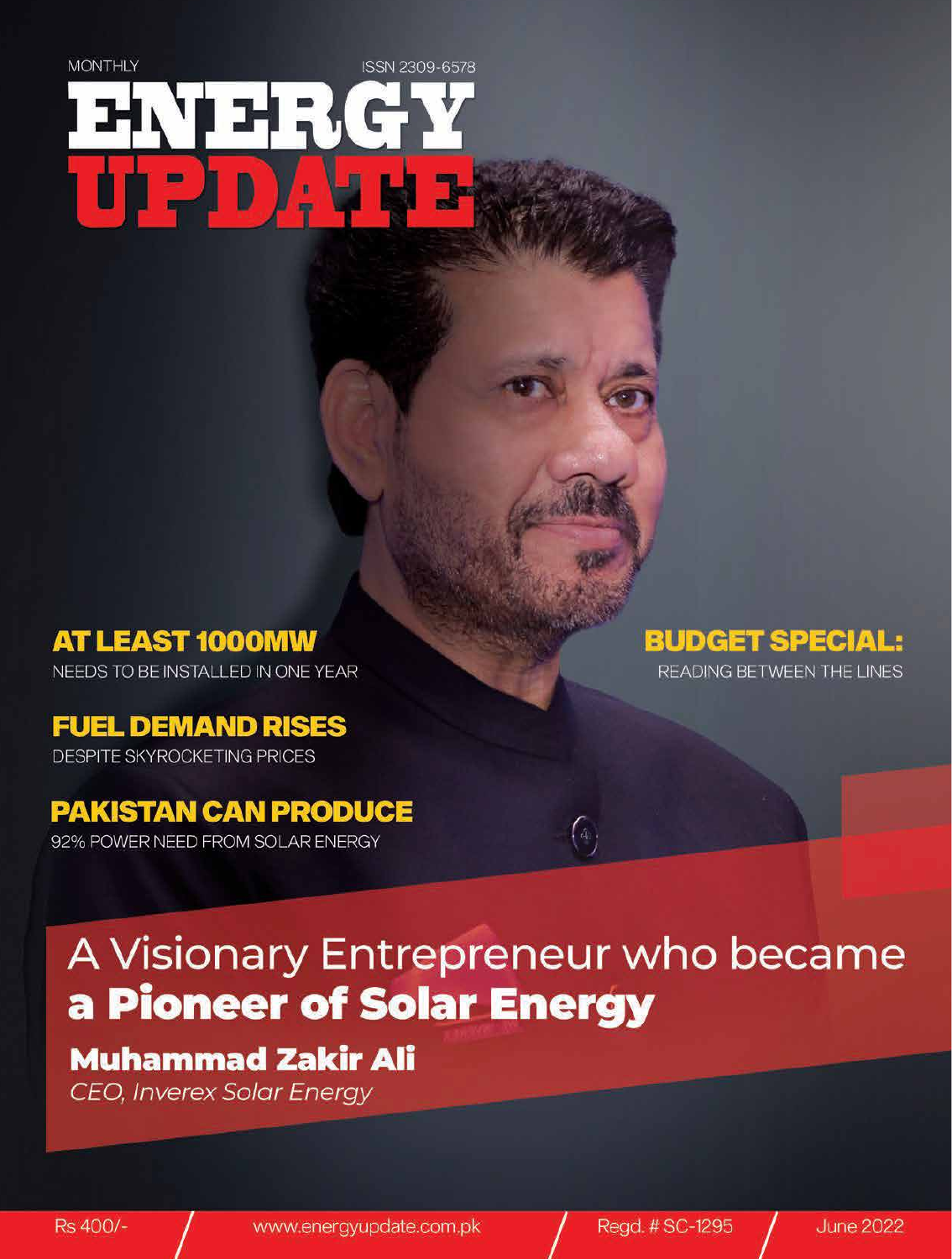# **CNERGYICO** accounts for 37% of total oil refining capacity

We are just getting started and have ambitious plans for the future

### **Rashid Badruddin, VP Operations, Cnergyico**

which makes it the largest oil refinery in Pakistan that can process a wide variety of high-value petroleum products such as jet fuel, LPG, kerosene, and furnace oil in addition to petrol and diesel.

Cnergyico alone accounts for 37% of Pakistan's total oil refining capacity. The company also operates a growing network of 450 retail outlets that are strategically located in all the main cities and highways across the country. On top of it, Cnergyico also owns the country's largest crude oil storage tanks. However, we are just getting started and have ambitious plans for the future.

I have been associated with Cnergyico since the early years and have spent 20 years at the company, witnessing its growth firsthand. The growth was driven by the vision of the company's founders Mr Parvez Abbasi (late) and his son Mr Amir Abbassciy who wanted to reduce the country's reliance on foreign fuels. Amid the expansion, Cnergyico has set numerous milestones, the likes of which we've never seen in the country's energy sector. This includes the relocation of the two oil refining plants from the US and UK to Pakistan. We not only successfully relocated facilities from abroad which in itself is a marvel of engineering but also were able to enhance its capacity.

We have been constantly updating our plant by adding new equipment, such as Distributed Control System and Crude Furnace, to improve its performance. As a result, the refinery has become more efficient. The fact that the refinery has been operating smoothly, without any major equipment failure that could cause a shutdown, for the last several years is a testament to our high standards.

#### **EU: Tell us about Cnergyico's Upgrade-1 project. How is it going to change the company's output?**

**Badruddin:** The oil refiners operate in a dynamic business environment and must constantly upgrade plants to improve pro ductivity, reduce costs, and cut down carbon emissions. As mentioned earlier, we have been adding new equipment that has substantially improved our operational performance and product quality. The installation of the reformer and isomerization units, which allowed us to convert virtually all of our Naphtha into 92 Octane Motor Gasoline, are among some of the largest projects we have completed so far in recent years. But Upgrade-1 is, by far, the single biggest project we have ever undertaken that will not only allow us to expand our capacity but also transform Cnergyico into a deep-conversion refinery.

We are installing 15 new state-of-theart plants at our oil refining complex, such as the FCC (Fluidized Catalytic Cracking) and their associated units that convert furnace oil into petrol and diesel. This will significantly increase our petrol and diesel production by enabling us to process most of our low-value furnace oil into these high-value fuels. The petrol and diesel production will get further processed to comply with Euro-V standards. Additionally, our overall crude oil processing

Mustafa Tahir

The Rashid Badruddin is<br>
Cnergyico Pk Limited's V<br>
President of Operations<br>
has been associated with<br>
the company for 20 years<br>
the NED University of Cnergyico Pk Limited's Vice President of Operations and has been associated with  $\blacksquare$  the company for 20 years. Engineering and Technology, Karachi in 1991 with a degree in Mechanical Engineering and has worked at reputable domestic and international engineering firms, such as SEFEC Engineering and JGC Gulf International. With SEFEC, Mr Badruddin worked on PARCO's mid-country oil refinery.

#### **ENERGY UPDATE: You've been associated with Cnergyico for almost two decades. Can you shed a bit of light on the company's journey in this period?**

**Mr Badruddin:** Cnergyico started com mercial operations in 2004. The oil refining complex was established in Hub, Balochistan. It used to be a small refinery that could process around 18,000 barrels of crude oil per day to produce petroleum products like petrol and high-speed diesel. Since then, it has seen tremendous growth. Today, the company's installed capacity is 156,000 barrels per day